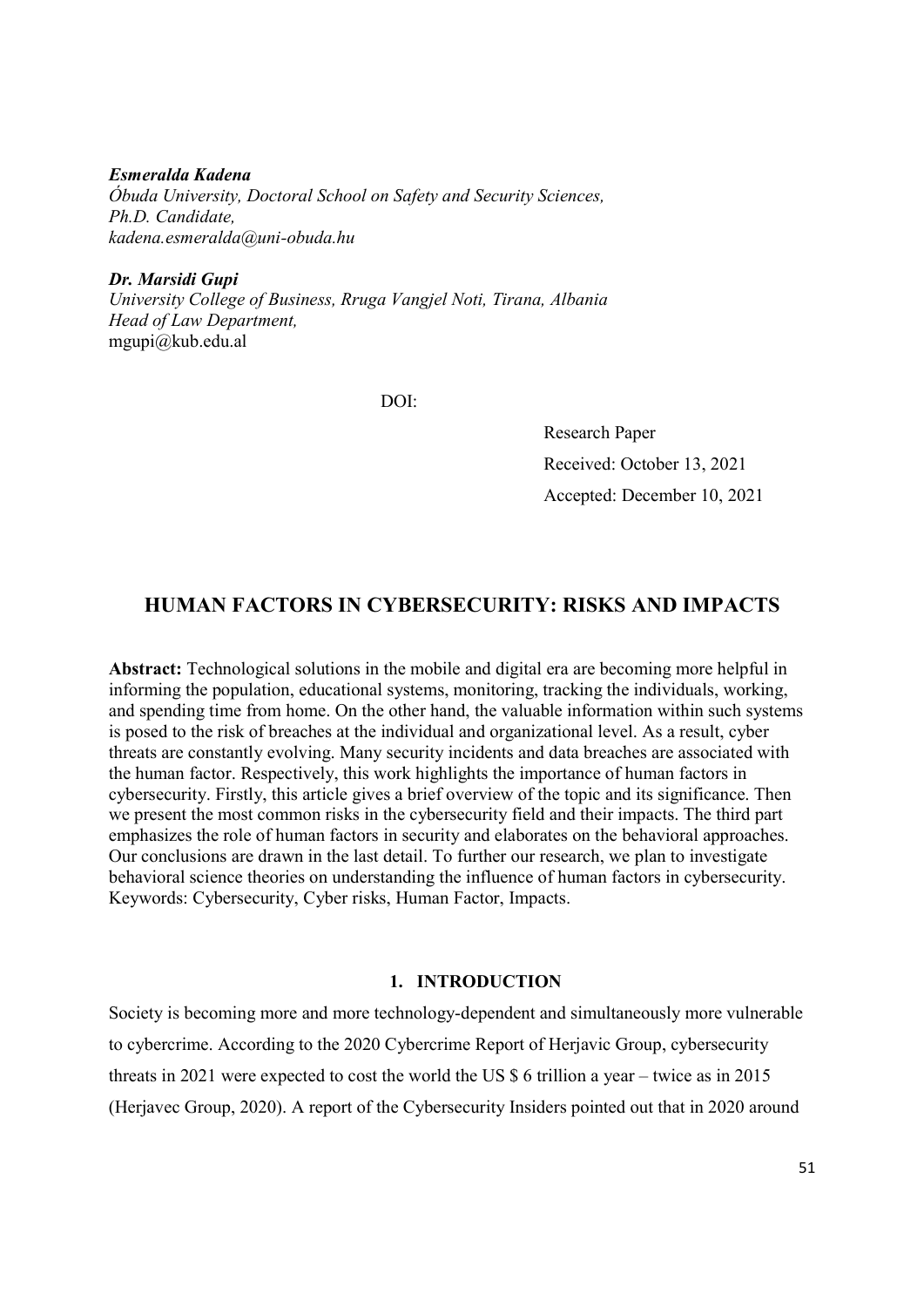68% of organizations felt "moderately to extremely vulnerable" to insider threats (Cybersecurity Insiders, 2020). During the COVID-19 pandemic, health care organizations become the first targets, and the number of cyberattacks has been increased five-fold (World Health Organization, 2020). Similar was the (post) Hurricane Katrina case in 2005, where thousands of new fraudulent websites offered false government support (FBI, 2015).

Critical situations are perfect for cybercriminals because they can take advantage of the weakest link in the security chain - the human factor. Individuals' fear, carelessness, and lack of awareness and information in such situations make them more susceptible to falling for scams. Cybercriminals use human factors to get unauthorized access, steal credentials, and infect systems with malware. Cyber-attacks are on the rise. They are not as expensive as physical attacks, not limited to distances and geography, and cannot be easily tracked and identified. Thus, these attacks are more attractive and dangerous than the physical ones. In addition, malicious programs can be reused to attack other systems.

Cybersecurity is developing to tackle the range of attack types while the attackers respond with their innovative hacking methods. Cybersecurity uses different approaches to increase detection of the threats, such as multi-factor authentication (MFA), Network Behavioral Analysis (NBA), Threat Intelligence and automatic update, real-time protection, sandboxing, forensics, back-up and mirroring, and Web app firewalls (Shabut, Lwin and Hossain, 2016). Nonetheless, the centralization of massive amounts of user data, personal information, and the availability of data up to date have made social networking an attractive target for organizations that have legitimate purposes as well as malicious ones. Furthermore, with the proliferation of the IoT and the ongoing digitalization of many aspects of life, cybercriminals have more exploiting opportunities (Kadëna and Kerti, 2017). Therefore, security remains a critical issue for individuals and organizations.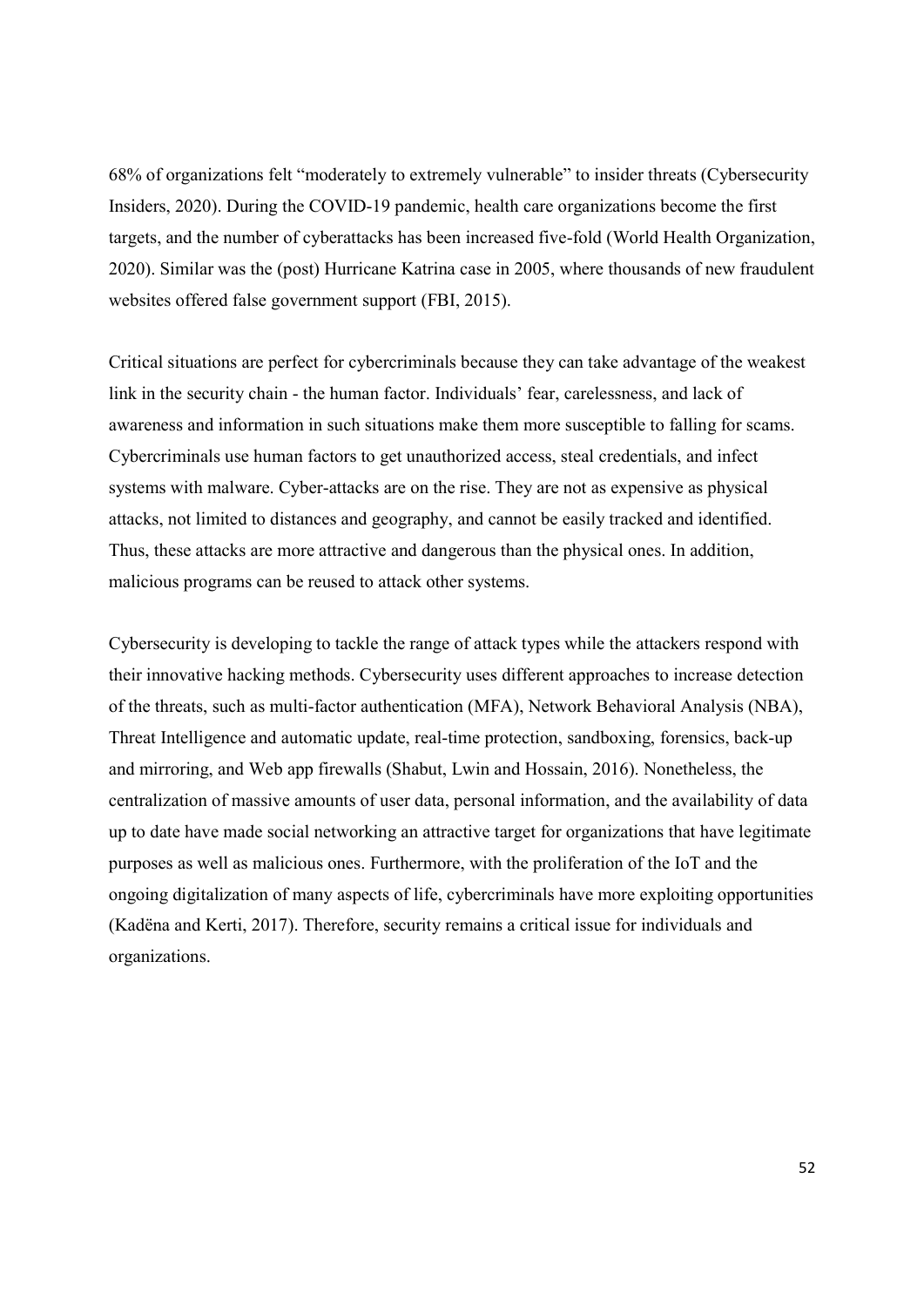## 2. CYBER RISKS AND IMPACTS

In the literature exist several definitions regarding information security. However, the most dominating report relies on the triad CIA security model mentioned first in a NIST publication (ISO/IEC, 2018) (Neumann, Statland, and Webb, 1977). The triad model is comprised of three elements (Andress, 2011):

- Confidentiality: information should not be available or disclosed to individuals, entities, or processes without authorization. It can be considered equal to privacy.

- Integrity: maintaining the accuracy, completeness, and trustworthiness of data.

- Availability: information and data should be accessible and usable from the authorized entities. An attack that is successfully realized can compromise this triad. Theft and espionage can result in financial, proprietary, and personal information loss. Risk reduction varies among sectors and organizations. For instance, the level of cybersecurity expected from customers may be lower for a company in the entertainment sector than for a hospital, a bank, or a government agency. To better understand cyber risks and their consequences, we represent a categorization of malware and system vulnerabilities.

## 2.1. Malware

Nowadays, malware attacks are used mainly to steal personal, business, and financial information that can benefit others (Cluley, 2010), (Schultz, 2006). Typical targets are governments or organizations' websites to disrupt their operations or gather sensitive information. Besides, attackers use this tool to steal the personal information of individuals, such as credit card numbers. Due to the widespread and convenience of Internet access, malware use has been increased for for-profit purposes (Bayer *et al.*, 2009). Cybersecurity experts have been trying to tackle cyber-crime problems. They believe that malware is a crucial tool used for attacks in the cybersecurity field (Australian Parliament. House of Representatives, 2010). The malware attacks are loaded on a system without the legitimate owner's knowledge and intend to break or compromise the system. The most common forms of malware are viruses, worms, spyware, and bot executables (Cárdenas et al., 2008). There are a variety of ways hackers use to infect systems. They can infect the target machines, manipulate users to open infected files (social engineering methods), or convince them to visit attractive websites. Most of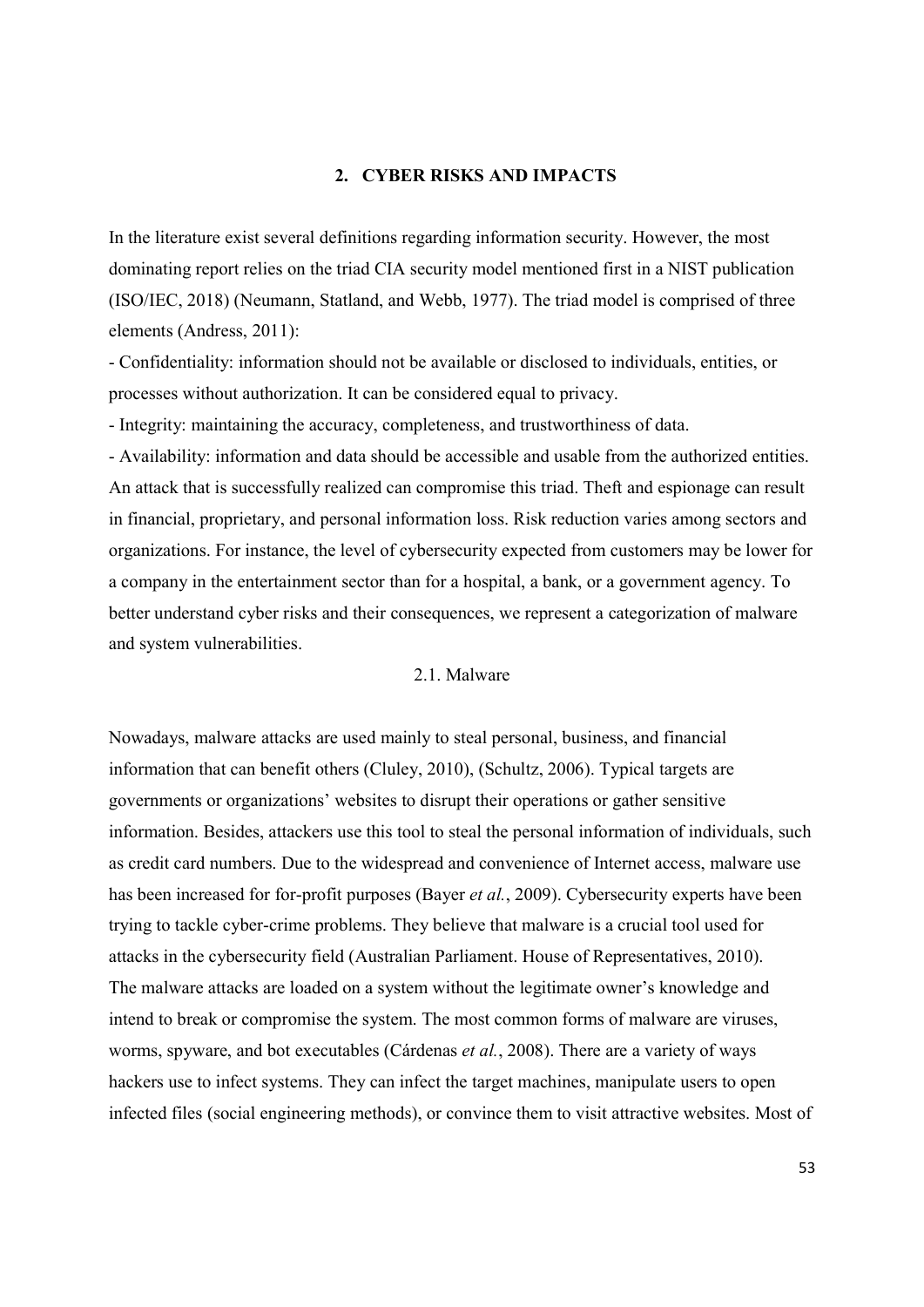them have been designed to control targets' computers for black market exploitation like sending spam emails or monitoring users' web browsing behaviors. The most common ways of malware attacks are classified as follows.

2.1.1. Spam

Spam is malware that sends irrelevant, inappropriate, and unrequested messages to a list of recipients. In the second quarter of 2021, corporate accounts have been the most tempting targets for cybercriminals (Kulikova and Shcherbakova, 2021).

#### 2.1.2. Phishing

Phishing refers to attempts to obtain users' credentials or bank account details by impersonating them (Cloudflare, 2020). Cybercriminals have taken advantage of the pandemic, hunted for account credentials, and exploited the COVID-19 theme. They have used links in emails, scammers, and imitated emails from popular cloud services. Most phishing methods use technical deception to create links in emails and spoofed websites that belong to a legitimate organization.

## 2.1.3. Downloads

A drive-by download is a form attackers use to spread malware fast. There is no regular communication between the target endpoints and company servers. Users can get triggered when they visit a website while viewing an email message or clicking on a deceptive pop-up window. Surveys have shown that an increasing number of web pages have been infected, and various types of malware have been discovered (RSA, 2021). When a user visits the malicious website, malware is downloaded and automatically installed in the victim's machine without his knowledge (Kanich et al., 2008).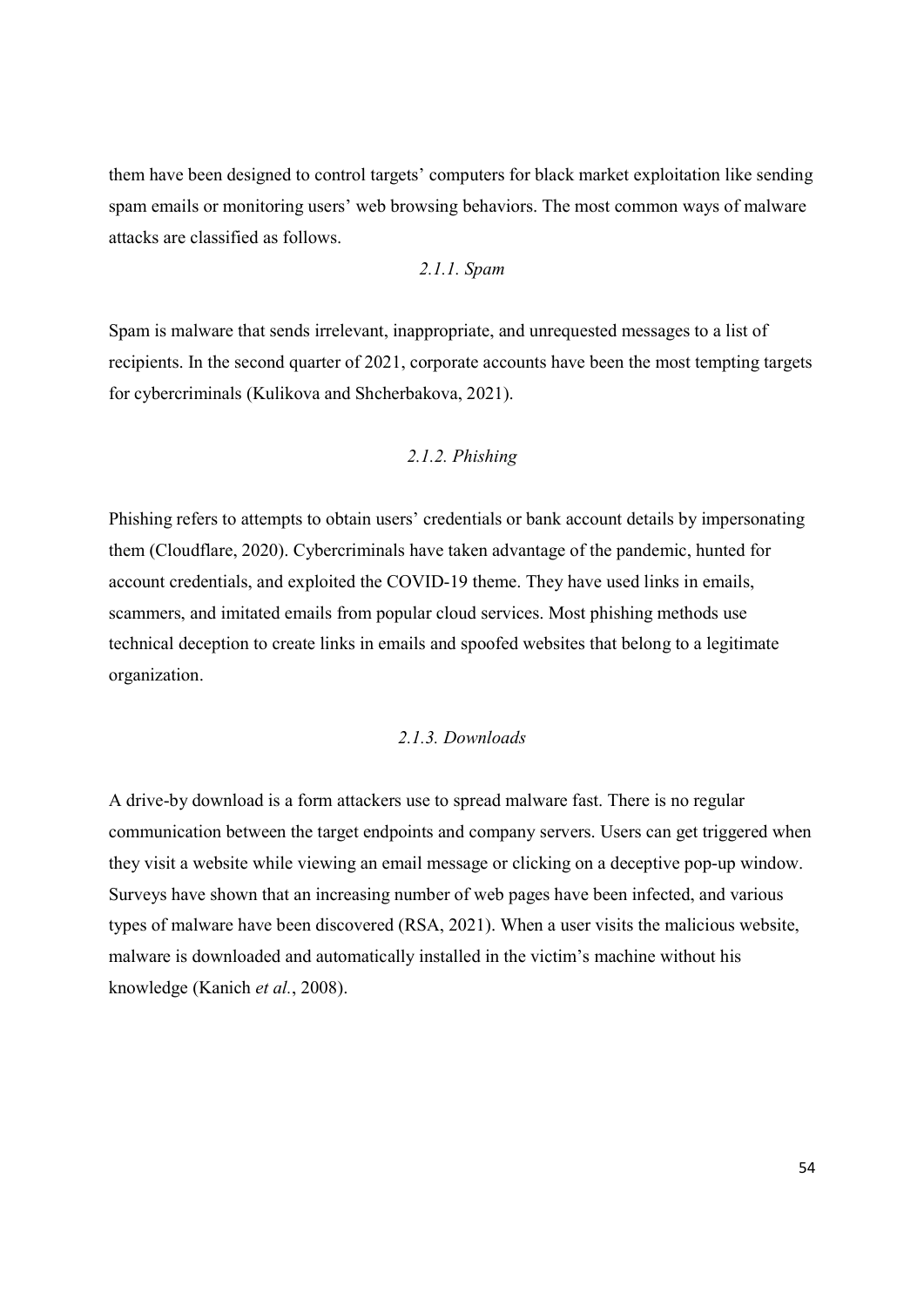#### 2.2. System Vulnerabilities

Once malware is present in the victim's system, cybercriminals can search and utilize aspects of existing vulnerabilities in the system to use them in their malicious activities. The most commonly exploited vulnerabilities are in systems' hardware, software, network infrastructure, and protocol (Jang-Jaccard and Nepal, 2014).

## 2.2.1. Hardware

Hardware is considered the most manipulative system. If the hardware is compromised, attackers have the flexibility and power to launch security attacks (Li *et al.*, 2008). Because yet there is a lack of tools for detecting hardware attacks, they have been on the rise (Potlapally, 2011). Trojans are the most common hardware exploits. They are malicious and deliberately secretive made to Integrity Circuits in the hardware (Chakraborty, Narasimhan and Bhunia, 2009). For example, a trojan in the system's hardware can cause an error detection module to accept inputs that should not be taken (Kulikova and Shcherbakova, 2021). In addition, it can insert more buffers in the interconnections of the chip resulting in consuming more power that could decrease the battery efficiency quickly. In addition, Denial-of-Service (DoS) Trojans might prevent operating a specific function or resource (Kadena, Nguyen, and Ruiz, 2021). DoS attacks can exhaust systems' bandwidth, computation, and battery power. Moreover, such attacks might physically destroy, disable, or change the configuration of a device. For example, attacks against control systems can cause damage or interruption of machines they control, like centrifuges, generators, and pumps (Kadena, 2018).

## 2.2.2. Software

Cyber-attacks can use software errors, flaws, or faults in computer programs (internal OS, external interface drivers, applications) to make systems behave differently from their original way (Shahriar and Zulkernine, 2012). These errors, flaws, or faults in the systems are commonly known as bugs. Liu and Cheng found that most attacks have occurred by exploiting software vulnerabilities caused by bugs and design flaws (Liu and Cheng, 2009). In addition, studies have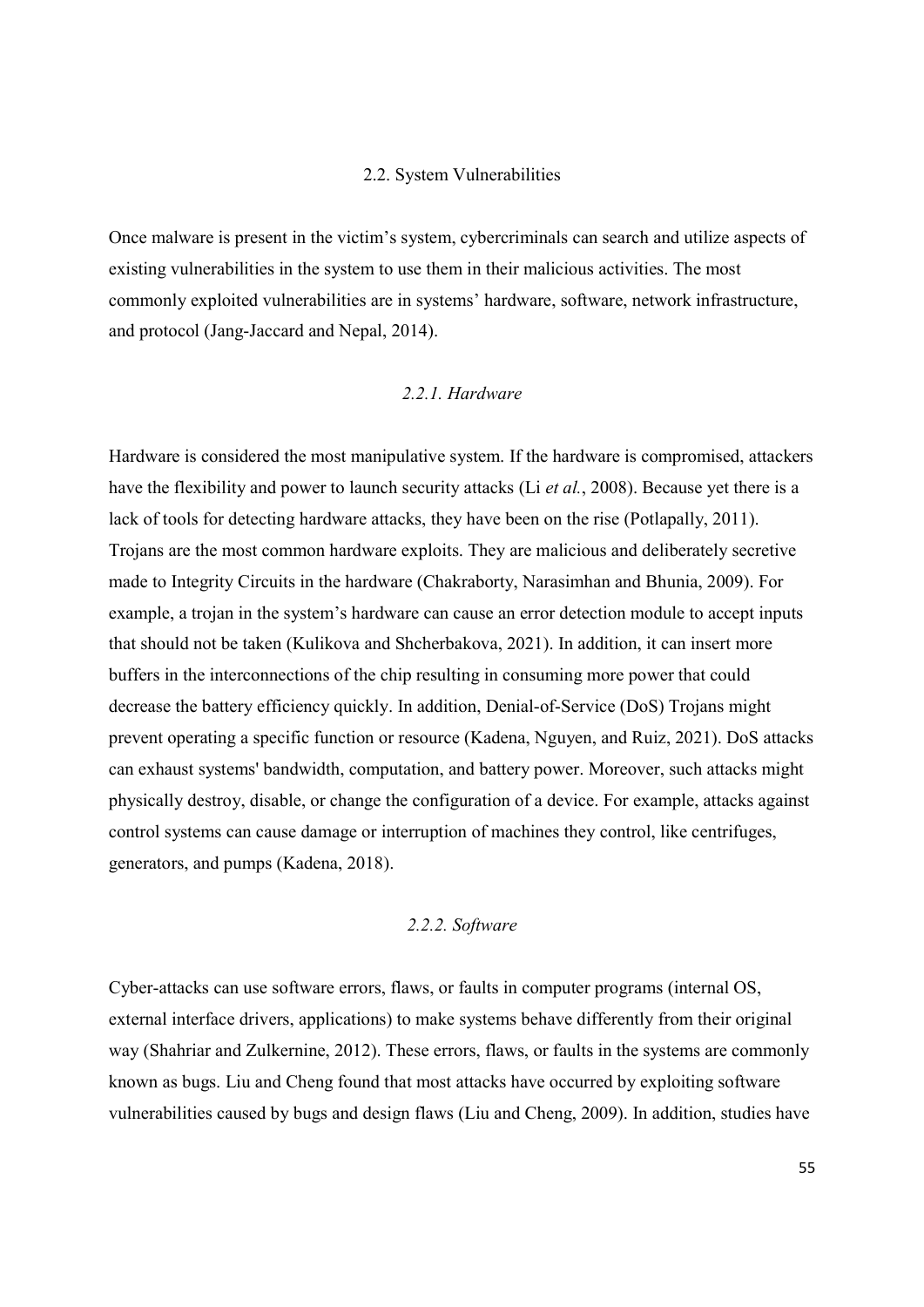shown that software vulnerabilities often arise because of software bugs in memory, user input validation, and user access privileges (Tsipenyuk, Chess and McGraw, 2005) (McGraw, 2006). Buffer overflow is a technique cybercriminals use to interfere with existing process code. Buffers' function is to hold a finite amount of data. The extra information in a buffer can overflow into the next pad, and as a result, the valid data held in them will be corrupted or overwritten. Hence, attackers can interfere with the code and perform their aims. Another concern is the input validation process, designed to ensure that input data follows specific rules. If data validation is done incorrectly, data corruption, such as SQL injection, can occur. For example, a cybercriminal can inject SQL commands from the web to change a target database's content or get sensitive information such as passwords or credit cards.

## 2.2.3. Network infrastructure and protocols

Common network attacks have been exploiting the limitation of the network protocols Internet Protocol (IP), Transmission Control Protocol (TCP), and Domain Name System (DNS) (Cárdenas et al., 2008). Secure Sockets Layer/Transport Layer Security (SSL/TLS) was developed to provide end-to-end security between two computers that sit over TCP. DNS protocol translates hostnames readable by humans into 32-bit IP addresses. So, the Internet tells routers which IP address to direct packets when a user gives a URL. However, DNS replies are not authenticated, and attackers can send malicious messages to access an Internet server (Kamal and Issac, 2007). A successful attack against DNS would disrupt communication on the Internet. Therefore, DNS has often been the target of Denial-of-Service attacks (DoS). These cyberattacks flood web servers, networks, and systems with traffic that destroys victims' resources, and consequently, nobody else can access them.

#### 3. THE IMPORTANCE OF HUMAN FACTORS

The digital transformation and innovative developments in information sciences do not always produce more secure environments. The impact of human factors in the failure to secure and protect systems, services, organizations, and information is enormous (Orshesky, 2003). Kearney highlighted that IT systems will become weak and can be exploited repeatedly by attackers as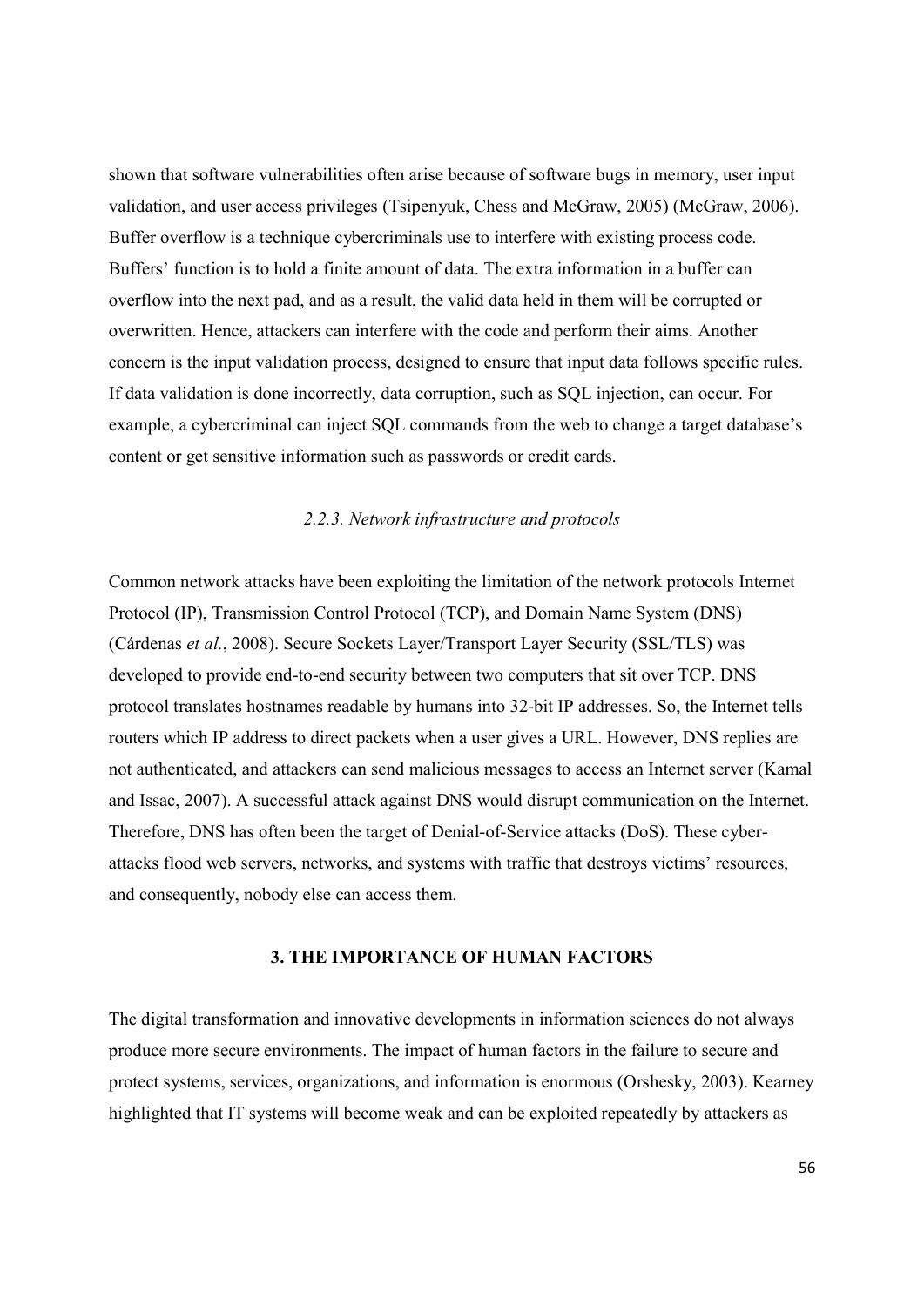long as security holes are overlooked by the process designers (Kearney, 2010). Hence, cybersecurity threats cannot be understood only by technical issues. Individuals operate computers and other (inter)-connected devices; this means that the security of such devices and environments is also a matter of human and organizational factors (O'Neill, 2014). In many cases, the adoption of security technologies has failed to protect organizations from cyberattacks (Anwar et al., 2017). Human and organizational factors can be related to computer and information security vulnerabilities (CIS). Accordingly, Kraemer et al.'s findings suggested that these factors play a significant role in developing CIS vulnerabilities (Kraemer, Carayon, and Clem, 2009). In addition, they classified them in 9 areas: external influences, human error, management, organization, performance and resource management, policy issues, technology, and training. Other researchers agreed with the previous authors, and they represented these factors in two major groups (Badie and Lashkari, 2012):

- Factors belonging to the user: risky behavior, belief, lack of motivation, inadequate use of technology.

- Factors belonging to management: workload, inadequate staffing.

People may deny using security technologies, fail to follow the security protocols, engage in harmful activities that cause significant threats for them and organizations, and underestimate the chances of being victims of a cybersecurity breach (Herath and Rao, 2009). Because of these challenges, exploring and studying the role of human factors in cybersecurity has been of great interest. Human factors significantly influence people's interaction with information security, and therefore, they can pose many risks (Parsons et al., 2010). Also, other authors highlight the importance of human factors in computer security (Metalidou *et al.*, 2014). Their study explained how human weaknesses could lead to the unintentional detriment to the organization and showed an increase in awareness level could help reduce these weaknesses.

Several research studies have indicated that security solutions that only go around hardware and software are unsuccessful (Crossler and Bélanger, 2014; Alohali et al., 2017; Ratchford and Wang, 2019). The authors argued that an effective and flexible human factors methodology must be integrated into development processes (Pattison and Stedmon, 2006). It is of great interest to investigate the users' behaviors that lead to security risks when studying the human factor. Accordingly, Tu et al. highlighted that mobile devices' security solutions should focus more on the users' behavior than technical problems (Tu et al., 2015).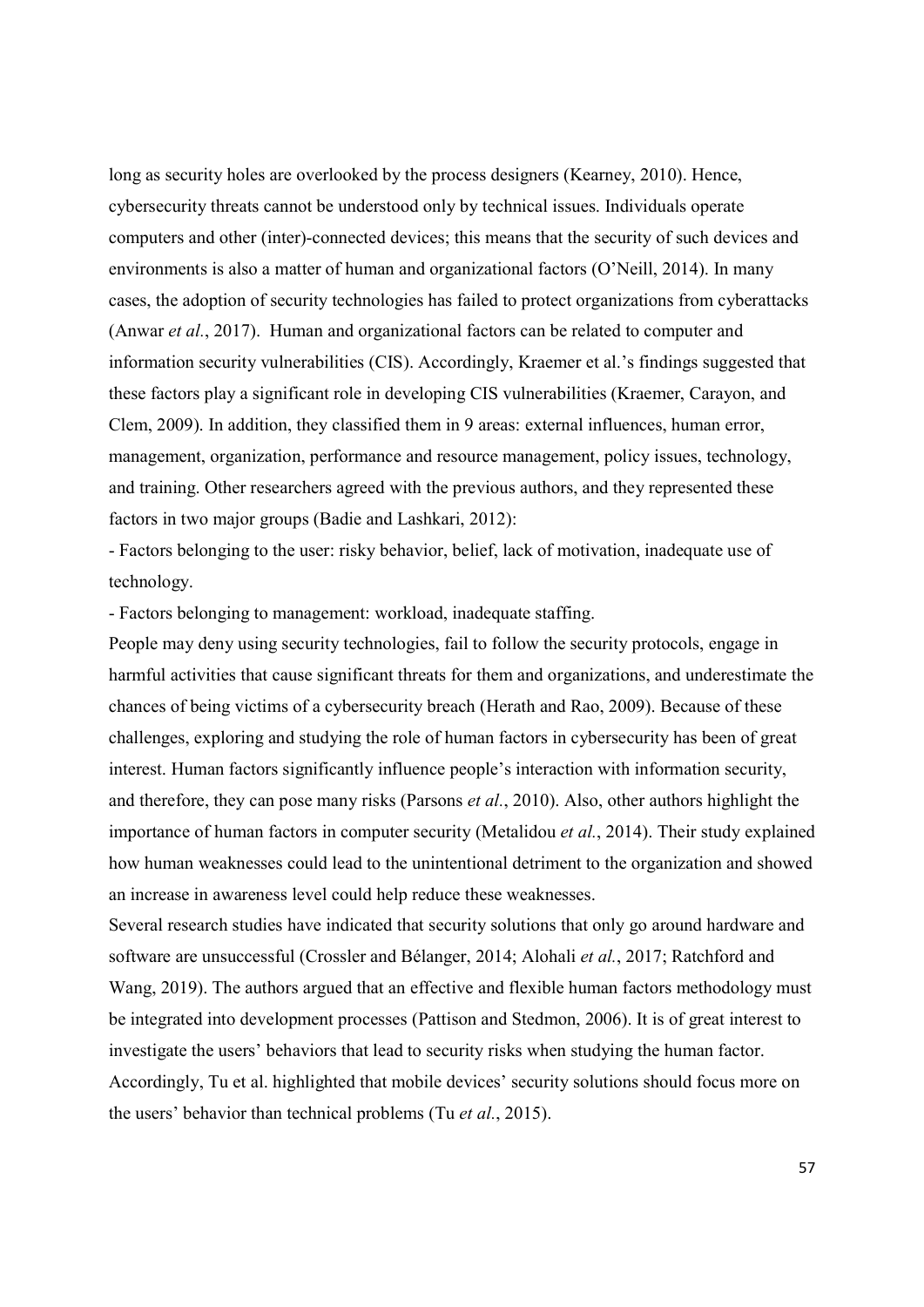A study comparing college students' and IT professionals' security behaviors showed that almost all the groups put themselves at risk by failing to secure their mobile devices properly (Oberlo, 2020). Additionally, the authors stated that security issues would not appear if users' behaviors were in line with security and protection. However, a study found that individuals make "quid pro quo" when weighing different security behaviors and do not always choose the optimal security-related option (Jeske, Briggs, and Coventry, 2016). Among the best practices against the threats posed by device proliferation, Romer suggests that if users monitor what applications use and install, the data security breaches will not be an issue (Romer, 2014). Likewise, authentication tokens have been suggested as helpful data security solutions (Steiner, 2014). Besides the relevant literature and suggested practices, there is a lack of research to study users' security behaviors and apply them correctly (Wang, Duong, and Chen, 2016). The human side is complex, and studies have shown that sometimes it is overlooked. As Thaler suggests, the behavior side should be viewed seriously (Thaler, 1980). Hoskin states that decision-makers can be more concerned about out-of-pocket losses than whether they have made the right decision from all the opportunities (Hoskin, 1983). From the viewpoint of IT security, choosing security leads to giving up on other options. And the question that logically follows is "Was it better?". Therefore, all costs in the IT Security field should be considered as opportunity ones too. Organizations take measures, and still, the accidents continue to occur. Studies have shown that programs related to employment training and people awareness are being integrated, but the situation is critical. Humans do not make any random movement; everything serves the purpose of "adapting" to the systems and external conditions. Apart from how intelligent an individual might be, the action still satisfies a general principle. "The ends justify the means," and people want to have better security, feel safe, and take such steps for better means. But do they know, understand, and apply what is better? While considering and analyzing the human side, it should also shed light on some critical factors related to cultural differences. Fukuyama explains why some societies do better than others, and he emphasizes the level of trust inherent in the community and social virtues differences between nations (Fukuyama, 1995). Thus, it is necessary to count, understand, and work with the human side and its influencing factors for better outcomes.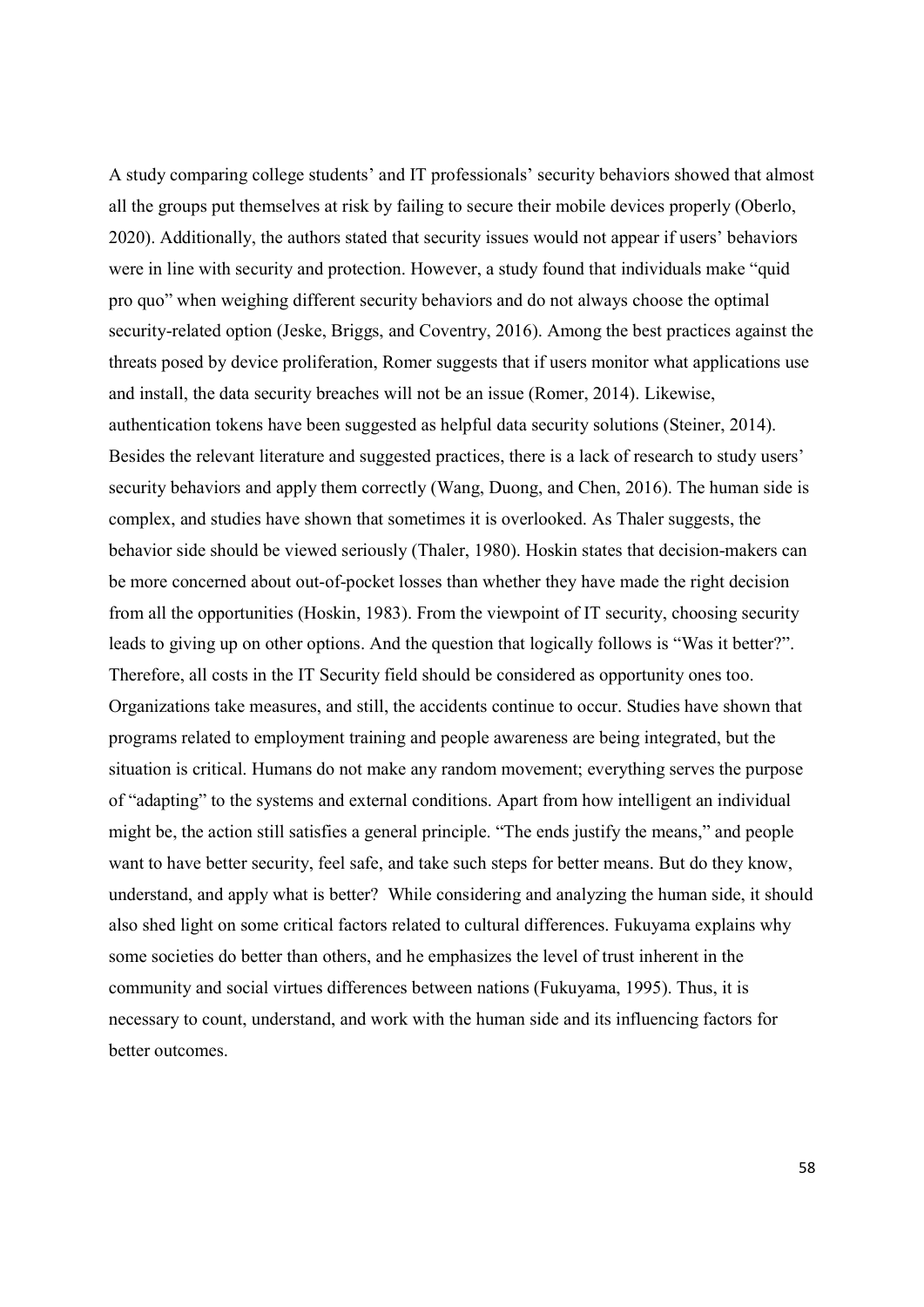#### 4. CONCLUSIONS

Technology is changing at a staggering rate. Since our dependence on information technology has been increasing, cyber-attacks are becoming more and more attractive. In some cases, cyberattacks have no vast impacts, but if they are done against critical infrastructure could have sufficiently significant effects on security on the national level, economy, life, and safety of peoples. Therefore, an infrequent successful attack with a huge impact can present a more considerable risk than an ordinary attack with low influence. Our research has stressed the importance of human factors in cybersecurity. Besides security solutions, technology alone cannot provide full support for cyber-attacks. We presented cybersecurity risks and identified human weaknesses causing security issues. It was shown that human factors significantly influence individuals' interaction with cybersecurity. Hence, it is proposed that understanding the human side is the key to mitigating security risks associated with human characteristics. The evidence from this work points toward the idea that the collaboration of private, public organizations, and academia is needed to cultivate positive security behaviors.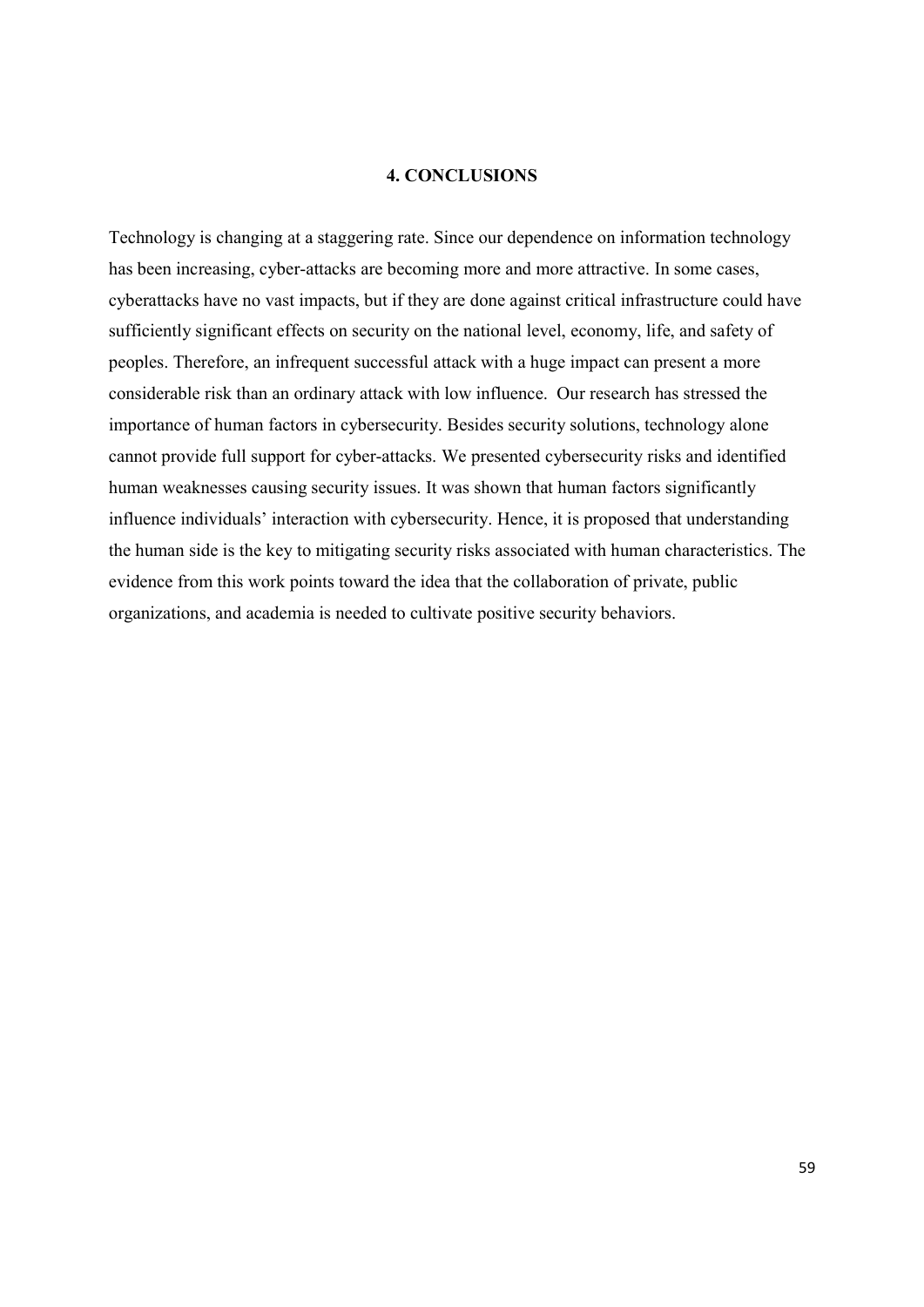## **REFERENCES**

Alohali, M. et al. (2017) Information security behavior: Recognizing the influencers. DOI: 10.1109/SAI.2017.8252194.

Andress, J. (2011) 'Chapter 1 - What is Information Security?', in Andress, J. (ed.) The Basics of Information Security. Boston: Syngress, pp. 1–16. DOI: https://doi.org/10.1016/B978-1-59749- 653-7.00001-3.

Anwar, M. et al. (2017) 'Gender difference and employees' cybersecurity behaviors,' Computers in Human Behavior, 69, pp. 437–443. DOI: 10.1016/j.chb.2016.12.040.

Australian Parliament. House of Representatives (2010) Hackers, fraudsters and botnets: tackling the problem of cybercrime: the report of the inquiry into cybercrime / House of Representatives, Standing Committee on Communications. Canberra: Canberra : [The Committee].

Badie, N. and Lashkari, A. H. (2012) 'A new Evaluation Criteria for Effective Security Awareness in Computer Risk Management based on AHP,' Journal of Basic and Applied Scientific Research, 2(9), pp. 9331–9347.

Bayer, U. et al. (2009) 'A View on Current Malware Behaviors,' in *Proceedings of the 2nd* USENIX Conference on Large-Scale Exploits and Emergent Threats: Botnets, Spyware, Worms, and More. USA: USENIX Association (LEET'09), p. 8.

Cárdenas, A. A. et al. (2008) 'Cyber Security Basic Defenses and Attack Trends', in Homeland Security, pp. 73–103.

Chakraborty, R. S., Narasimhan, S. and Bhunia, S. (2009) 'Hardware Trojan: Threats and emerging solutions,' in 2009 IEEE International High-Level Design Validation and Test Workshop, pp. 166–171. DOI: 10.1109/HLDVT.2009.5340158.

Cloudflare (2020) What is a phishing attack?

Cluley, G. (2010) 'Sizing up the malware threat – key malware trends for 2010', Network Security, 2010(4), pp. 8–10. DOI: https://doi.org/10.1016/S1353-4858(10)70045-3.

Crossler, R. and Bélanger, F. (2014) 'An Extended Perspective on Individual Security Behaviors: Protection Motivation Theory and a Unified Security Practices (USP) Instrument,' SIGMIS Database, 45(4), pp. 51–71. DOI: 10.1145/2691517.2691521.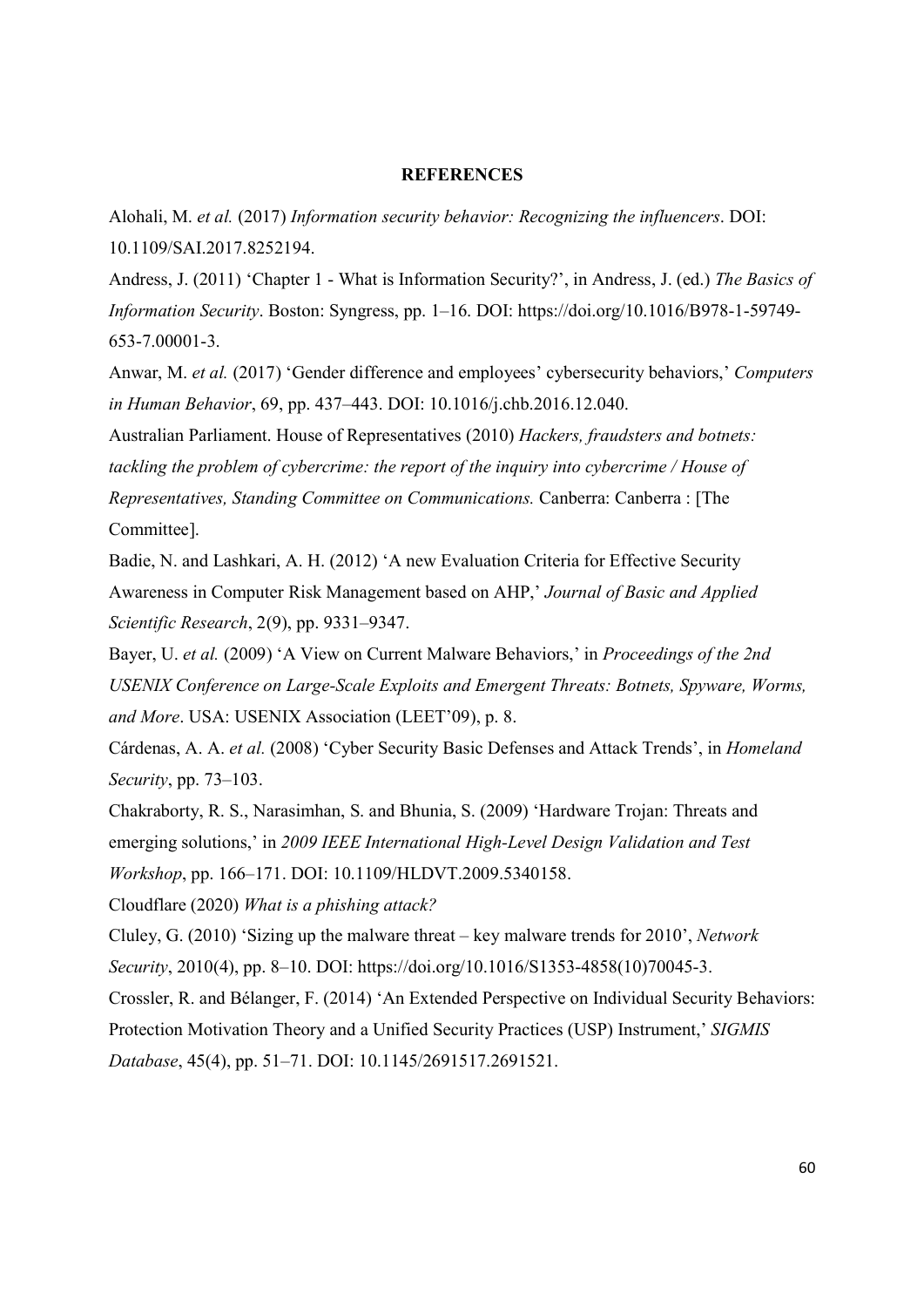Cybersecurity Insiders (2020) 2020 Insider Threat Report. Available at:

https://www.cybersecurity-insiders.com/wp-content/uploads/2019/11/2020-Insider-Threat-Report-Gurucul.pdf (Accessed: 15 September 2021).

FBI (2015) Hurricane Katrina Fraud . Available at: https://www.fbi.gov/history/famouscases/hurricane-katrina-fraud (Accessed: 15 September 2021).

Fukuyama, F. (1995) Trust: The Social Virtue and the Creation of Prosperity. London: Penguin Books.

Herath, T. and Rao, H. R. (2009) 'Protection motivation and deterrence: a framework for security policy compliance in organizations', *European Journal of Information Systems*, 18(2), pp. 106–125. DOI: 10.1057/ejis.2009.6.

Herjavec Group (2020) The 2020 Official Annual Cybercrime Report . Available at: https://www.herjavecgroup.com/the-2019-official-annual-cybercrime-report/ (Accessed: 15

September 2021).

Hoskin, R. E. (1983) 'Opportunity Cost and Behavior', Journal of Accounting Research, 21(1), pp. 78–95. DOI: 10.2307/2490937.

ISO/IEC (2018) ISO/IEC 27000:2018(en), Information technology — Security techniques — Information security management systems — Overview and vocabulary. Available at:

https://www.iso.org/obp/ui/#iso:std:iso-iec:27000:ed-5:v1:en (Accessed: 17 August 2020).

Jang-Jaccard, J. and Nepal, S. (2014) 'A survey of emerging threats in cybersecurity, Journal of Computer and System Sciences, 80(5), pp. 973–993. DOI:

https://doi.org/10.1016/j.jcss.2014.02.005.

Jeske, D., Briggs, P. and Coventry, L. (2016) 'Exploring the relationship between impulsivity and decision-making on mobile devices, Personal and Ubiquitous Computing, 20(4), pp. 545– 557. DOI: 10.1007/s00779-016-0938-4.

Kadena, E. (2018) 'Lack of cybersecurity education', in Tadeusz, Z. and Horzela, I.

(eds) Współczesne problemy zarządzania, obronności i bezpieczeństwa. T. 2. Varsó: Akademia Sztuki Wojennej, pp. 83–90. Available at:

https://www.teldat.com.pl/images/download/czasopisma/ASzWoj\_Wspolczesne\_problemy\_zarz adzania\_obronnoscia\_i\_bezpieczenstwa\_2018.pdf.

Kadëna, E. and Kerti, A. (2017) 'Security Risks of Machine-to-Machine Communications',  $HIRVILLAM = SIGNAL BADGE$ , 8(1), pp. 95–115.

61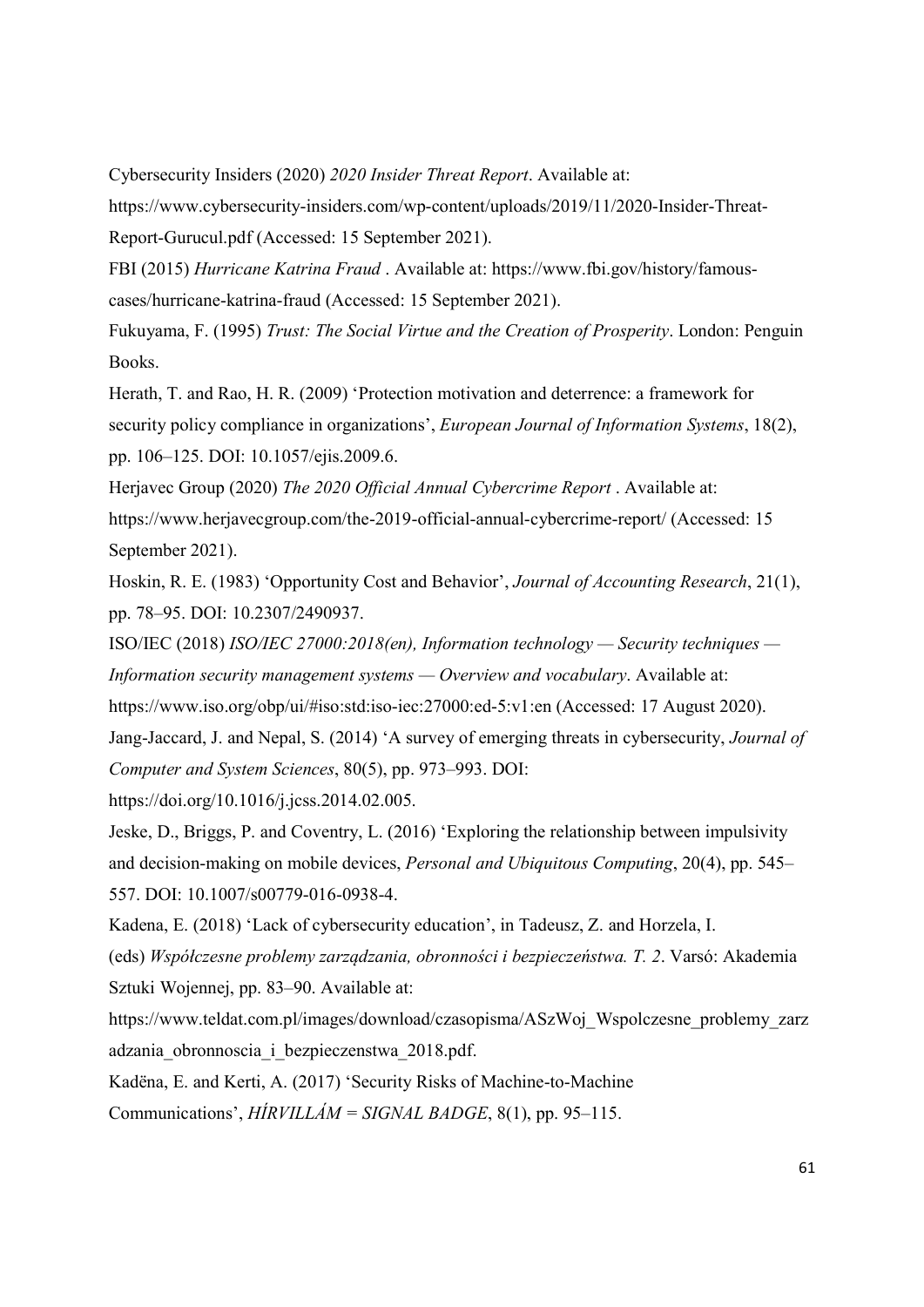Kadena, E., Nguyen, H. P. D. and Ruiz, L. (2021) 'Mobile Robots: An Overview of Data and Security, in Proceedings of the 7th International Conference on Information Systems Security and Privacy - Volume 1: ICISSP, pp. 291–299. DOI: 10.5220/0010174602910299.

Kamal, S. and Issac, B. (2007) 'Analysis of network communication attacks', 2007 5th Student Conference on Research and Development, SCORED, (December). DOI:

10.1109/SCORED.2007.4451370.

Kanich, C. et al. (2008) 'Spamalytics: An Empirical Analysis of Spam Marketing Conversion, in Proceedings of the 15th ACM Conference on Computer and Communications Security. New York, NY, USA: Association for Computing Machinery (CCS '08), pp. 3–14. DOI: 10.1145/1455770.1455774.

Kearney, P. (2010) Security The Human Factor. IT Governance Publishing.

Kraemer, S., Carayon, P. and Clem, J. (2009) 'Human and organizational factors in computer and information security: Pathways to vulnerabilities', Computers & Security, 28(7), pp. 509– 520. DOI: 10.1016/J.COSE.2009.04.006.

Kulikova, T. and Shcherbakova, T. (2021) Q2 2021 spam and phishing report, Securelist. Available at: https://securelist.com/spam-and-phishing-in-q2-2021/103548/ (Accessed: 20 September 2021).

Li, Q. et al. (2008) 'Hardware Threat: The Challenge of Information Security, in 2008 International Symposium on Computer Science and Computational Technology, pp. 517–520. DOI: 10.1109/ISCSCT.2008.217.

Liu, S. and Cheng, B. (2009) 'Cyberattacks: Why, What, Who, and How', IT Professional, 11(3), pp. 14–21. DOI: 10.1109/MITP.2009.46.

McGraw, G. (2006) 'Software Security: Building Security In', in 2006 17th International Symposium on Software Reliability Engineering, p. 6. DOI: 10.1109/ISSRE.2006.43.

Metalidou, E. et al. (2014) 'The Human Factor of Information Security: Unintentional Damage Perspective', Procedia - Social and Behavioral Sciences, 147. DOI:

10.1016/j.sbspro.2014.07.133.

Neumann, A., Statland, N. and Webb, R. (1977) 'Post-processing audit tools and techniques, in Proceedings of the NBS Invitational Workshop. Miami Beach, Florida: US Department of Commerce, National Bureau of Standards, pp. 11–3; 11–4. Available at: https://nvlpubs.nist.gov/nistpubs/Legacy/SP/nbsspecialpublication500-19.pdf.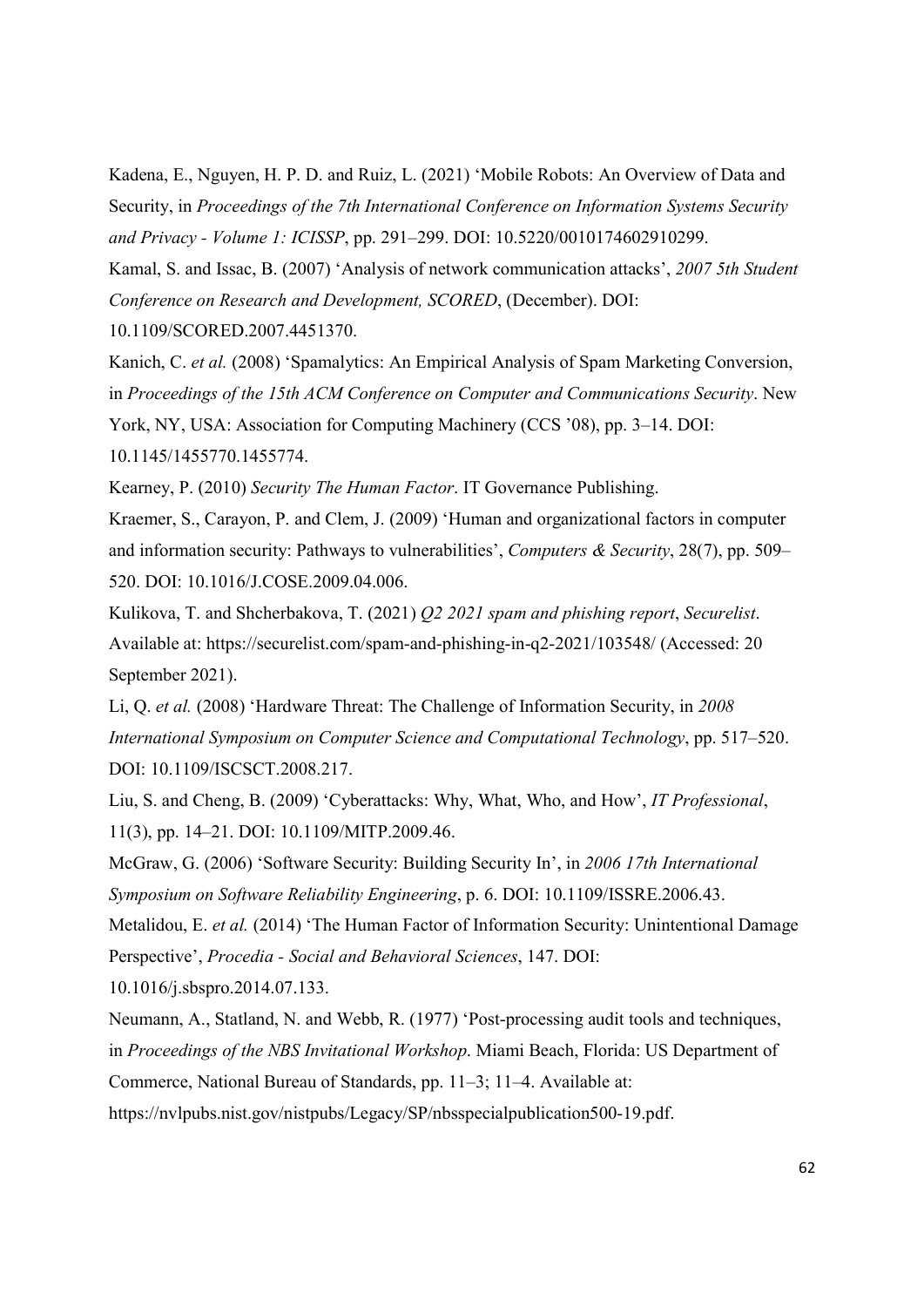O'Neill, M. (2014) 'The Internet of Things: do more devices mean more risks?', Computer Fraud & Security, 2014(1), pp. 16–17. DOI: https://doi.org/10.1016/S1361-3723(14)70008-9. Oberlo (2020) How Many People Have Smartphones? . Available at:

https://www.oberlo.com/statistics/how-many-people-have-smartphones (Accessed: 12 May 2021).

Orshesky, C. M. (2003) 'Beyond technology - The human factor in business systems', Journal of Business Strategy, 24, pp. 43–47. DOI: 10.1108/02756660310494872.

Parsons, K. et al. (2010) Human Factors and Information Security : Individual , Culture and Security Environment, Science And Technology. Edinburgh (AUSTRALIA). DOI: 10.14722/ndss.2014.23268.

Pattison, M. and Stedmon, A. (2006) 'Inclusive design and human factors: Designing mobile phones for older users', PsychNology Journal, 4, pp. 267–284.

Potlapally, N. (2011) 'Hardware security in practice: Challenges and opportunities, in 2011 IEEE International Symposium on Hardware-Oriented Security and Trust, pp. 93–98. DOI: 10.1109/HST.2011.5955003.

Ratchford, M. M. and Wang, Y. (2019) 'BYOD-Insure: A Security Assessment Model for Enterprise BYOD', in 2019 Fifth Conference on Mobile and Secure Services (MobiSecServ), pp. 1–10. DOI: 10.1109/MOBISECSERV.2019.8686551.

Romer, H. (2014) 'Best practices for BYOD security, Computer Fraud & Security, 2014(1), pp. 13–15. DOI: https://doi.org/10.1016/S1361-3723(14)70007-7.

RSA (2021) DRIVE-BY DOWNLOAD. Available at: https://www.rsa.com/content/dam/en/casestudy/asoc-drive-by-download.pdf (Accessed: 20 September 2021).

Schultz, E. E. (2006) 'Where have the worms and viruses gone?—new trends in malware', Computer Fraud & Security, 2006(7), pp. 4–8. DOI: https://doi.org/10.1016/S1361- 3723(06)70398-0.

Shabut, A. M., Lwin, K. T. and Hossain, M. A. (2016) 'Cyberattacks, countermeasures, and protection schemes — A state of the art survey', in 2016 10th International Conference on Software, Knowledge, Information Management & Applications (SKIMA), pp. 37–44. DOI: 10.1109/SKIMA.2016.7916194.

Shahriar, H. and Zulkernine, M. (2012) 'Mitigating Program Security Vulnerabilities: Approaches and Challenges, ACM Comput. Surv., 44(3). DOI: 10.1145/2187671.2187673.